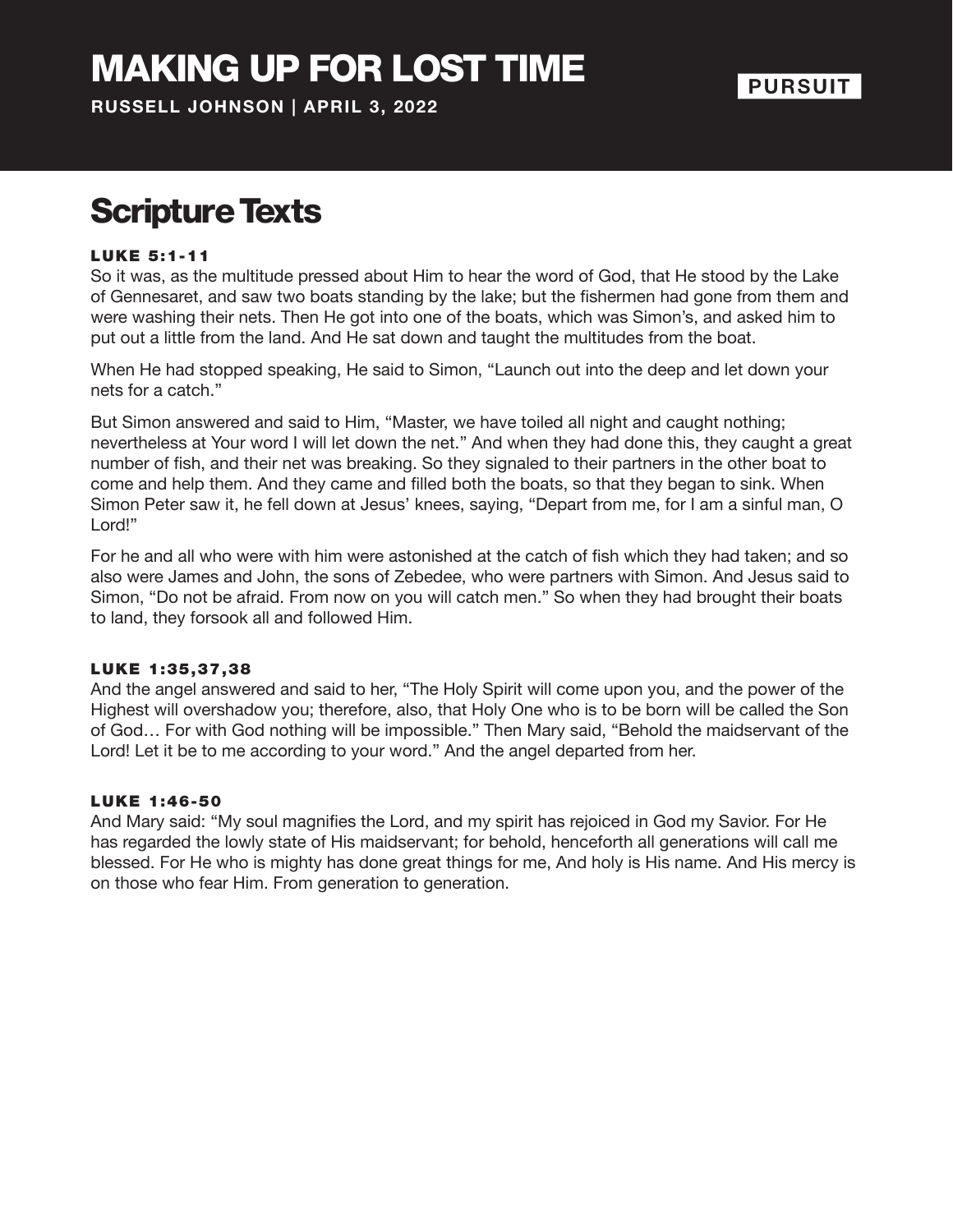### Big Ideas

1

3

5

**Crowds didn't gather to hear Jesus tell jokes. The crowds didn't gather to hear His sociological insights. The crowds didn't gather to hear His political opinions. The crowds gathered to hear the Word.**

# 2

4

6

**God never wastes our pain. It is the tragedy of toil that prepares us for the blessing of abundance.**

**When the Master is done speaking, it is time to start acting. Some folks use prayer as a defense mechanism to mask our unwillingness to launch out.**

**If I have a word, that is the only permission I need to pursue a promise.**

**Our job to cast the net; God's job to send the fish. My job is obedience; His job is supply. My job is faithfulness; His job is results.**

> **Serving will always be my activity, but friendship will always be my identity.**

#### **PURSUIT**